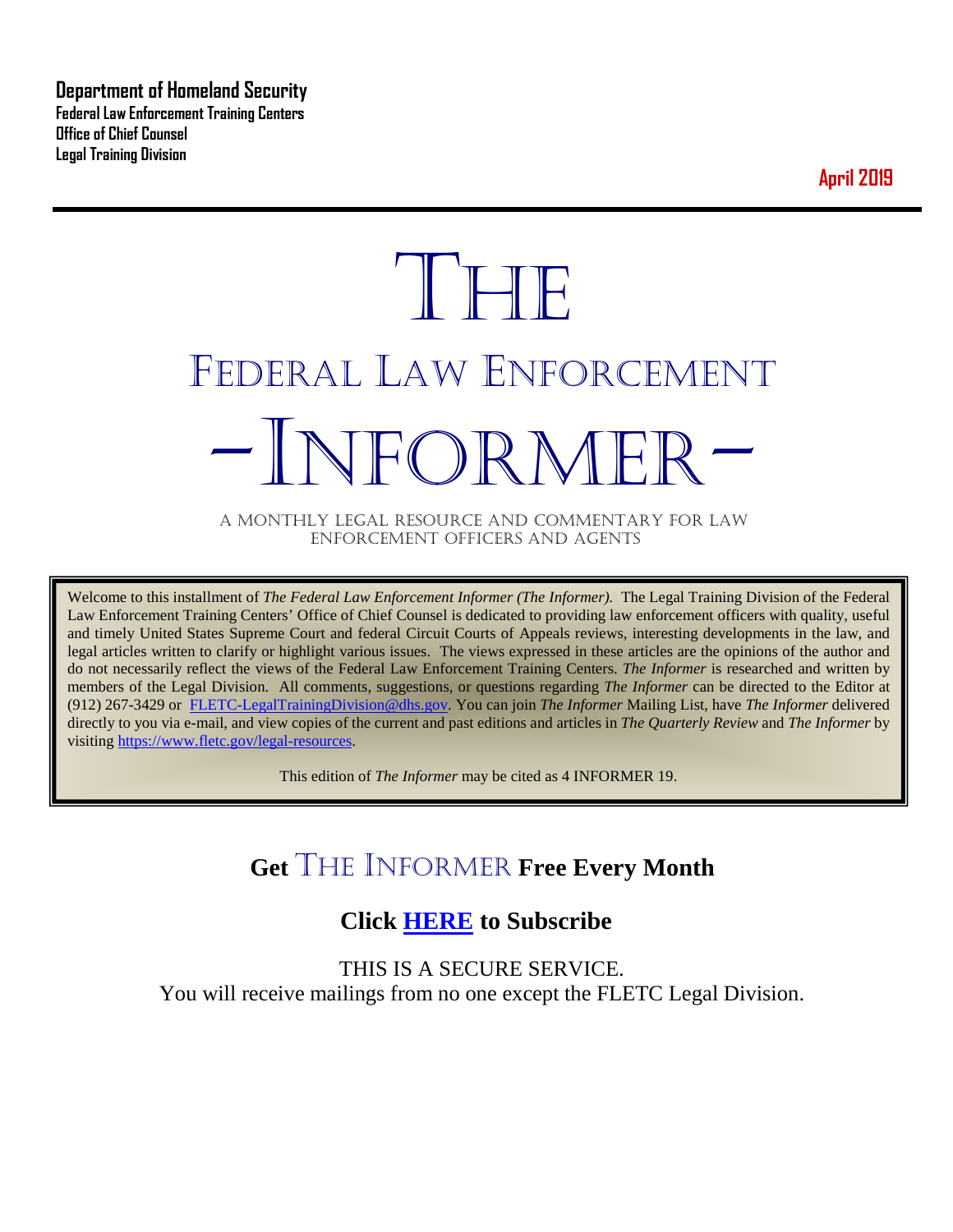# **The Informer – April 2019**

# **Case Summaries**

# **United States Supreme Court**

**City of Escondido v. Emmons:** Whether the Ninth Circuit Court of Appeals erroneously denied two police officers qualified immunity in a lawsuit alleging excessive use of force..............**[5](#page-4-0)**

# **[Circuit Courts of Appeals](#page-4-0)**

#### **[First Circuit](#page-5-0)**

**Págan-González v. Moreno:** Whether federal agents were entitled to qualified immunity in a Bivens action where the agents obtained consent to search after they lied to the plaintiffs about the existence of an emergency................................................................................................**[6](#page-5-1)**

#### **[Fourth Circuit](#page-6-0)**

**Williams v. Strickland:** Whether officers were entitled to qualified immunity in a lawsuit alleging an excessive use of force where the officers shot the driver of a moving vehicle.................**[7](#page-6-1)**

#### **[Fifth Circuit](#page-7-0)**

**United States v. Richmond:** Whether a state trooper's tapping of a tire on the defendant's vehicle during a traffic stop constituted a Fourth Amendment search...........................**[8](#page-7-1)**

#### **[Sixth Circuit](#page-8-0)**

**Taylor v. City of Saginaw:** Whether the City's parking enforcement practice of using chalk to mark the tires of parked vehicles to track how long they were parked in order to issue citations if the vehicles did not move within the allotted time had not moved constituted a Fourth Amendment search...........................................................................................**[9](#page-8-1)**

**Cruise-Gulyas v. Minard:** Whether an officer was entitled to qualified immunity in a lawsuit alleging that he violated the plaintiff's First and Fourth Amendment rights after the officer stopped the plaintiff because she extended her middle finger towards him after a traffic stop.....................................................................................................................**[10](#page-1-0)**

## <span id="page-1-0"></span>**[Tenth Circuit](#page-10-0)**

| <b>United States v. Knapp:</b> Whether officers lawfully searched the defendant's purse |  |
|-----------------------------------------------------------------------------------------|--|
|                                                                                         |  |

#### **[Eleventh Circuit](#page-12-0)**

**Sebastian v. Ortiz:** Whether an officer was entitled to qualified immunity in a lawsuit alleging an excessive use of force after the suspect remained handcuffed for over five hours during which time he complained about pain and numbness in his hands and wrists............**[13](#page-12-1)**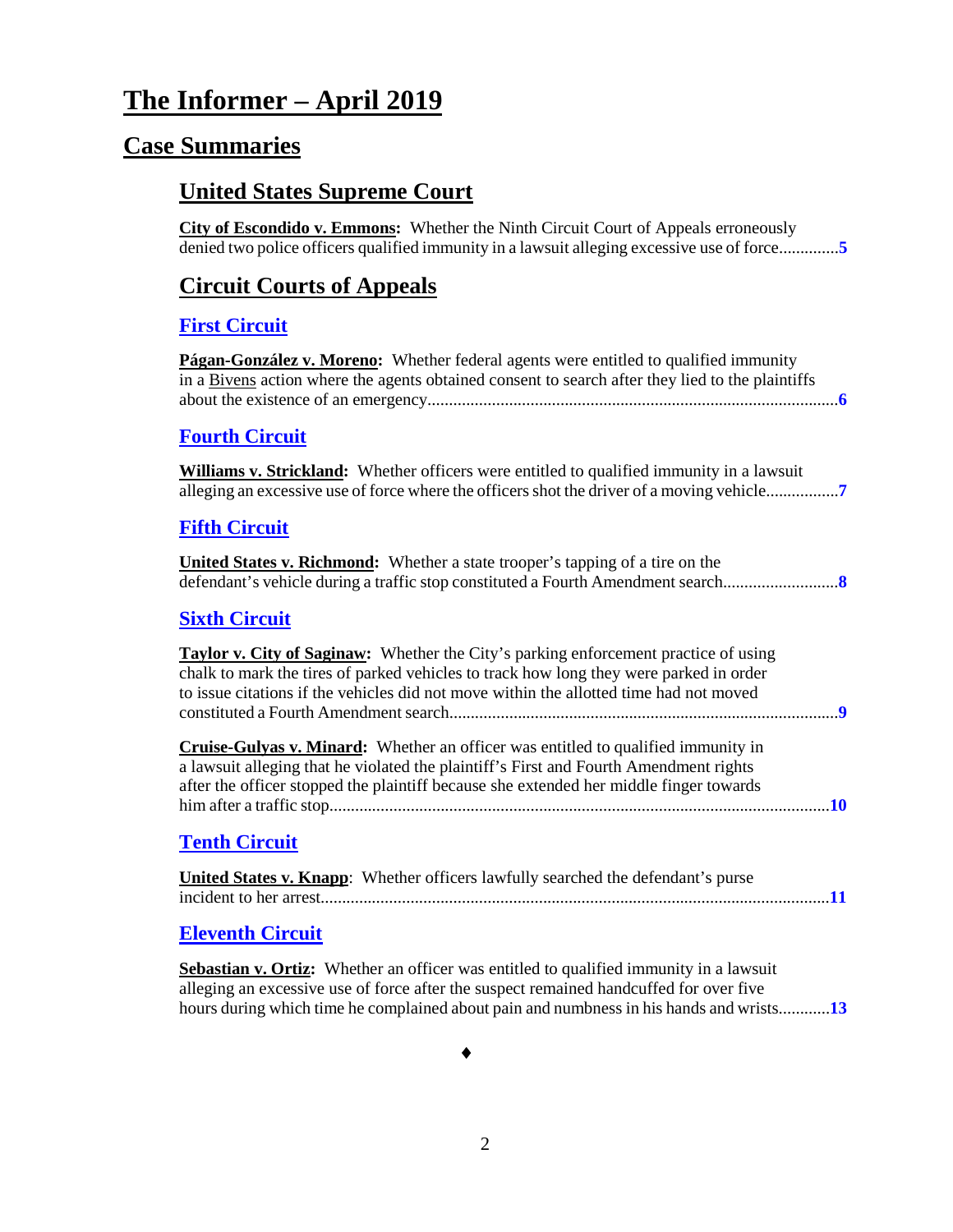# **1. Understanding the Inventory Search (1-hour)**

Presented by John Besselman, Senior Advisor for Training, Office of Chief Counsel, Federal Law Enforcement Training Centers, Glynco, Georgia. [\(John.Besselman@fletc.dhs.gov\)](mailto:John.Besselman@fletc.dhs.gov)

The inventory search is an effective means for government agencies to protect themselves from dangers, real or imagined. This little corner of the Fourth Amendment search warrant exception arena includes some straightforward and simple rules. This webcast is designed to make sure agencies that seize personal items know what those rules are and why they exist. A training certificate will be available at the conclusion of the presentation.

#### **Thursday May 9, 2019: 10:30 am Eastern / 9:30am Central / 8:30 am Mountain / 7:30 am Pacific**

**To participate in this webinar: [https://share.dhs.gov/occ\\_inventories/](https://share.dhs.gov/occ_inventories/)**

## ♦

# **2. Warrantless Searches - No PC Required! (1-hour)**

Presented by John Besselman, Senior Advisor for Training, Office of Chief Counsel, Federal Law Enforcement Training Centers, Glynco, Georgia. [\(John.Besselman@fletc.dhs.gov\)](mailto:John.Besselman@fletc.dhs.gov)

There are several well recognized (and some not so well recognized) exceptions to the Fourth Amendment's Search Warrant requirement. This webcast will examine those exceptions in which probable cause is not even required. We will discuss the frisk, SIA, consent, inventory, and inspection exceptions and how they fit into the flow of the Fourth Amendment's limitation on governmental actions. A training certificate will be available upon completion of the training.

**Tuesday May 14, 2019: 10:30 am Eastern / 9:30am Central / 8:30 am Mountain / 7:30 am Pacific** 

**To participate in this webinar: [https://share.dhs.gov/warrantlesssearch\\_nopc/](https://share.dhs.gov/warrantlesssearch_nopc/)**

#### ♦

# **3. Can't Touch This! Update on Vehicle Searches Under Jones (1-hour)**

Presented by Paul Sullivan and Patrick Walsh, Attorney-Advisors / Branch Chiefs, Federal Law Enforcement Training Centers, Glynco, Georgia. (patrick.walsh@fletc.dhs.gov)

In United States v. Jones (2012), the Supreme Court adopted the MC Hammer approach to searches under the Fourth Amendment. Physically touching a vehicle to gather information triggers Fourth Amendment protections. In the last few months, two federal appellate courts have ruled that officers conducted a search by touching a car. This webinar will explain the Jones case and demonstrate how courts are applying it to traffic stops and minor physical contact with vehicles.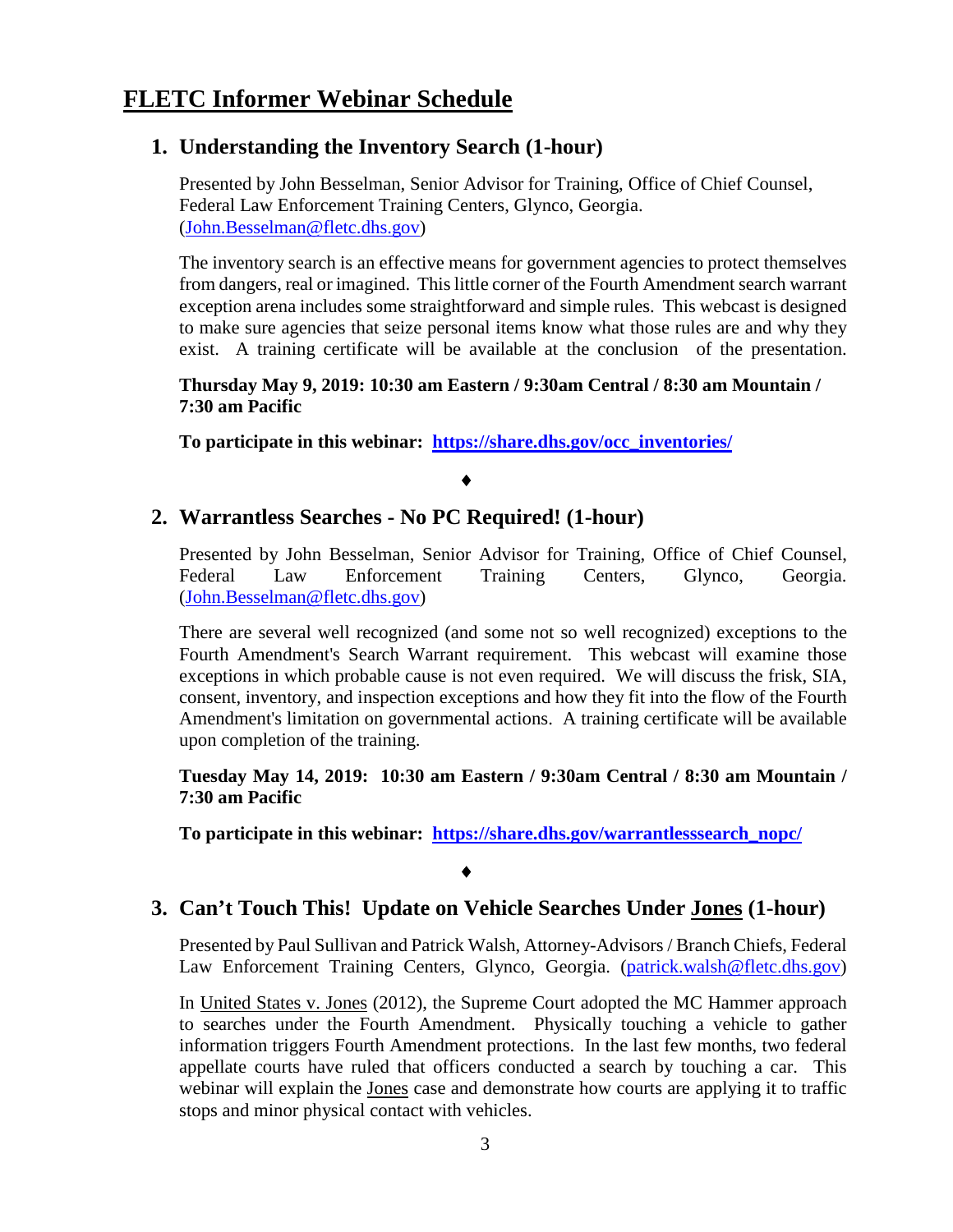**Thursday May 16, 2019: 10:30 am Eastern / 9:30am Central / 8:30 am Mountain / 7:30 am Pacific** 

**and**

**Tuesday May 28, 2019: 2:30 pm Eastern / 1:30 pm Central / 12:30 pm Mountain / 11:30 am Pacific**

**To participate in either webinar: <https://share.dhs.gov/walsh/>**

♦

# **4. Dark Web: What Goes On Behind the Scenes? (1-hour)**

Presented by Robert Duncan and Henry McGowen, Attorney-Advisors / Senior Instructors, Federal Law Enforcement Training Centers, Artesia, New Mexico. [\(robert.duncan@fletc.dhs.gov;](mailto:robert.duncan@fletc.dhs.gov) [henry.mcgowen@fletc.dhs.gov\)](mailto:henry.mcgowen@fletc.dhs.gov)

We have all heard of the so called "dark web," but what is it really? We may have heard that it is where nefarious criminal activity occurs, but what are the criminals doing? How does it work? How does someone even find the dark web? This webinar presentation will shed some light on the dark web, discussing what it is and how it works. Our focus will be to demystify this shady part of the internet for law enforcement investigators and prosecutors seeking evidence of criminal wrongdoing hidden behind the scenes. We hope you will join us!

**Wednesday May 22, 2019: 3pm Eastern / 2pm Central / 1pm Mountain / 12 pm Pacific**

**To participate in this webinar: <https://share.dhs.gov/artesia>**

♦

# **To Participate in a FLETC Informer Webinar**

- **1.** Click on the link to access the Homeland Security Information Network (HSIN).
- **2.** If you have a HSIN account, enter with your login and password information.
- **3.** If you do not have a HSIN account, click on the button next to "Enter as a Guest."
- **4.** Enter your name and click the "Enter" button.
- **5.** You will now be in the meeting room and will be able to participate in the event.
- **6.** Even though meeting rooms may be accessed before an event, there may be times when a meeting room is closed while an instructor is setting up the room.
- **7. If you experience any technical issues / difficulties during the login process, please call our audio bridge line at (877) 446-3914 and enter participant passcode 232080 when prompted.**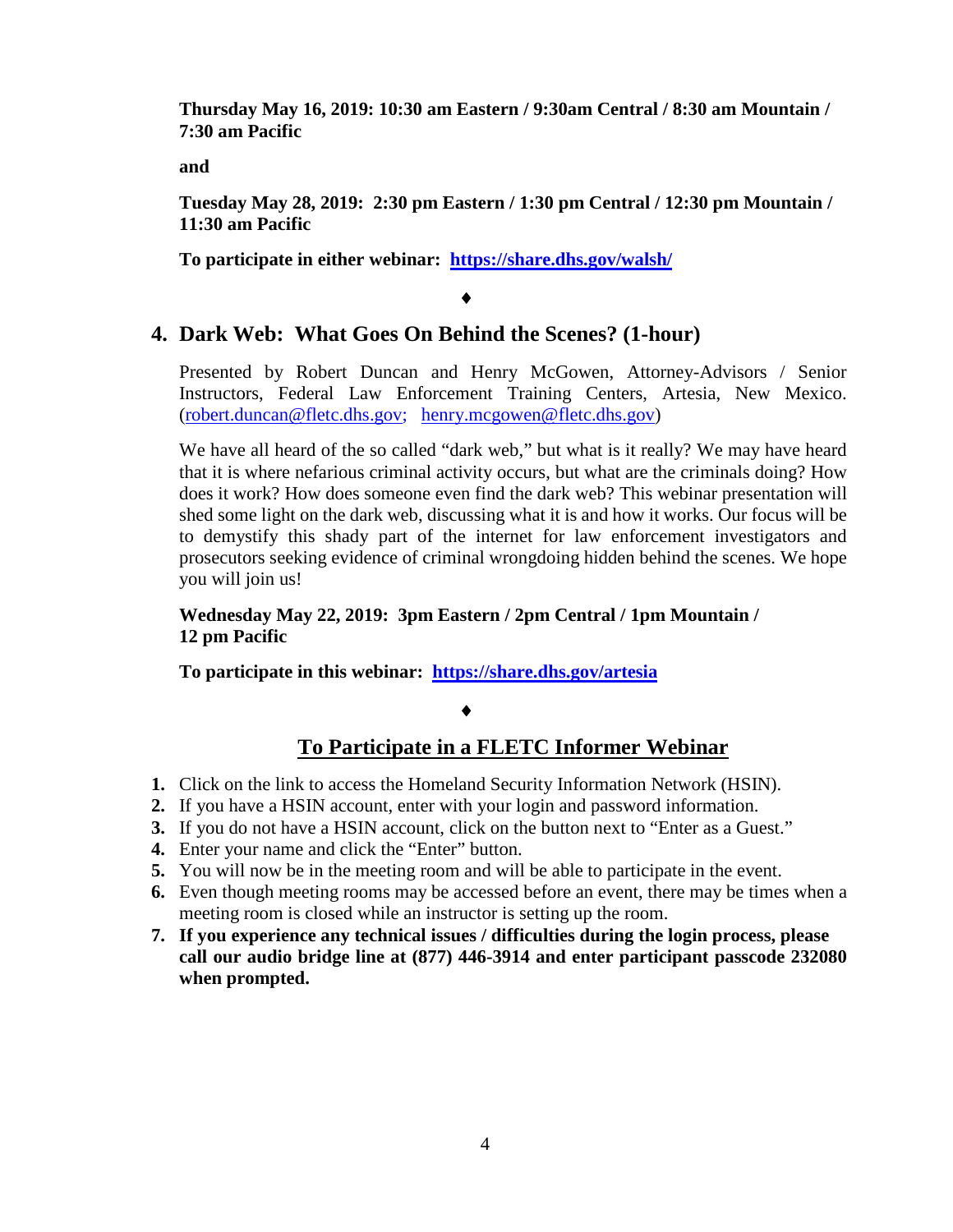# CASE SUMMARIES

# United States Supreme Court

## <span id="page-4-0"></span>**City of Escondido v. Emmons, 586 U.S. \_\_\_ (2019), 139 S. Ct. 500**

Several police officers were dispatched to an apartment on a domestic violence call. The dispatcher told the officers two children might be in the apartment and that calls to the apartment had gone unanswered. When the officers arrived, no one answered the door, but they spoke to a woman through an open window. As the officers attempted to convince the woman to open the apartment door so they could conduct a welfare check, a man opened the door and came outside. Officer Craig told the man, later identified as Emmons, not to close the door but Emmons closed the door and tried to brush past him. Officer Craig stopped Emmons, quickly took him to the ground and handcuffed him. Officer Craig did not strike Emmons or display any weapon. Police body-camera video showed that Emmons was not in any visible or audible pain from the takedown or afterward while on the ground. The officers arrested Emmons for the misdemeanor offense of resisting and delaying a police officer.

Emmons sued Officer Craig and one of the other officers, Sergeant Toth for, among other things, using excessive force in arresting him.

The district court held that Officer Craig and Sergeant Toth were entitled to qualified immunity. The court stated that the "video shows that the officers acted professionally and respectfully in their encounter" with Emmons. In addition, because only Officer Craig used any force at all, the district court dismissed Emmons's claim against Sergeant Toth.

Emmons appealed and the Ninth Circuit Court of Appeals reversed the district court. In denying the officers qualified immunity, the Ninth Circuit held, "The right to be free of excessive force was clearly established at the time of the events in question." The officers appealed to the United States Supreme Court.

First, with respect to Sergeant Toth, the Supreme Court reversed the Ninth Circuit Court of Appeals. The Court noted that the Ninth Circuit offered no explanation for its decision to deny him qualified immunity. The Court added, the Ninth Circuit's "unexplained reinstatement of the excessive force claim against Sergeant Toth was erroneous – and quite puzzling in light of the District Court's conclusion that "only Defendant Craig was involved in the excessive force claim"" and that Emmons presented no contrary evidence.

Next, the Court held that the Ninth Circuit erroneously determined that Officer Craig was not entitled to qualified immunity. A police officer is entitled to qualified immunity when his conduct does not violate a suspect's clearly established constitutional or statutory right. The Supreme Court has repeatedly reminded the appellate courts not to define clearly established rights at a "high level of generality." In this case, the Ninth Circuit should have asked whether clearly established law prohibited Officer Craig from stopping and taking down a man under the circumstances he faced when he arrested Emmons. Instead, the Ninth Circuit defined the clearly established right at a high level of generality by saying only that the "right to be free of excessive force" was clearly established" at the time of the incident. Consequently, the Supreme Court remanded the case and directed the Ninth Circuit to conduct the proper analysis to determine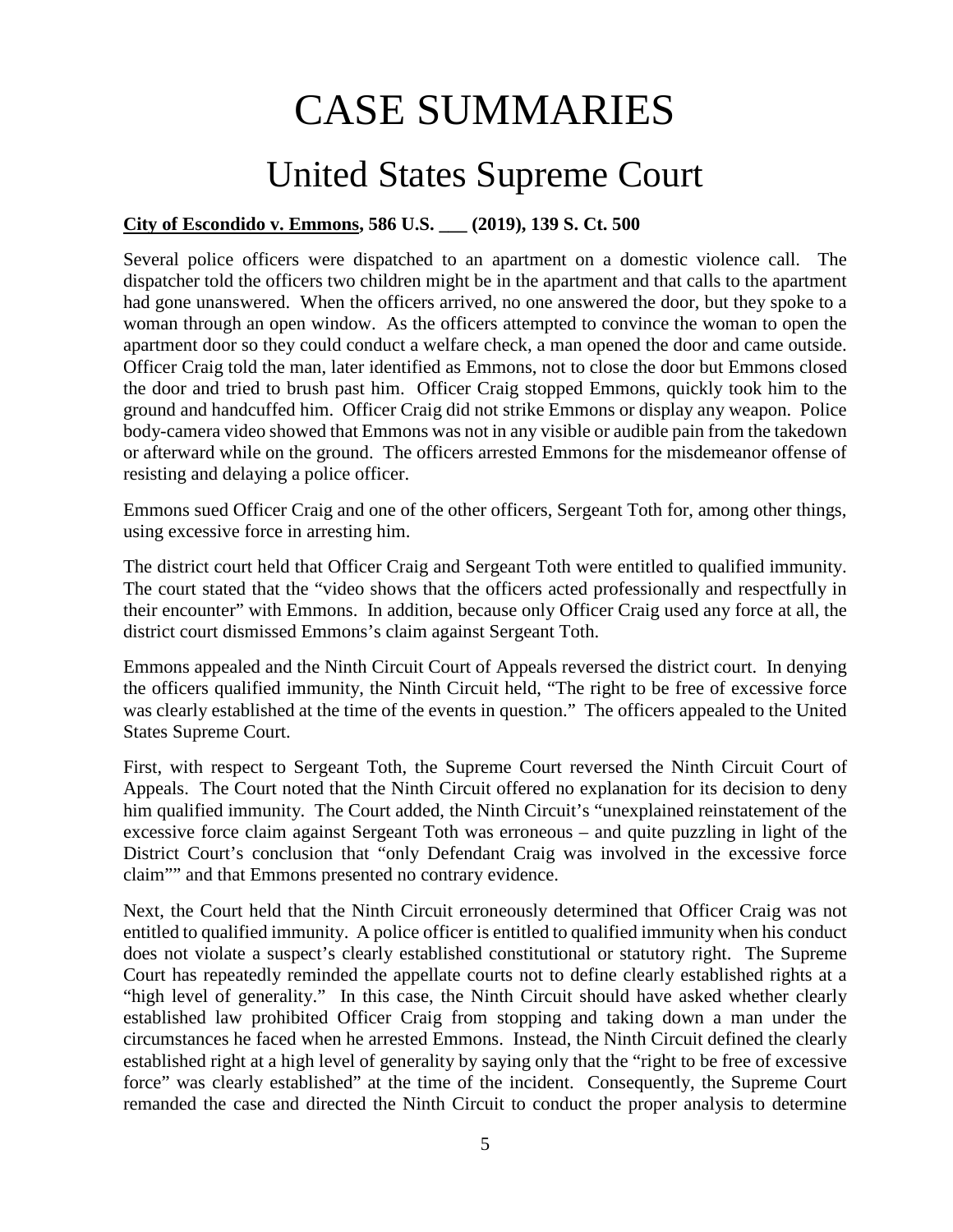whether Officer Craig was entitled to qualified immunity for stopping and arresting Emmons in the manner in which he did as Emmons exited the apartment.

For the court's opinion: [https://www.supremecourt.gov/opinions/18pdf/17-1660\\_5ifl.pdf](https://www.supremecourt.gov/opinions/18pdf/17-1660_5ifl.pdf) \*\*\*\*\*

# Circuit Courts of Appeal

# <span id="page-5-0"></span>**First Circuit**

#### <span id="page-5-1"></span>**Págan-González v. Moreno, 2019 U.S. App. Lexis 8716 (1st Cir. P.R. March 22, 2019)**

Ten federal agents went to González's home that he shared with his parents in Puerto Rico. Special Agent Moreno identified herself as an agent with the Federal Bureau of Investigation (FBI) and stated that law enforcement officers were there because a modem in a computer at the house was "sending a signal and/or viruses to computers in Washington." This was not true. In reality, FBI agents had reason to believe that a computer on the premises contained child pornography, and the agents had come to the home to investigate.

The agents asked the family for consent to inspect their computers and said they would try to fix the problem that was sending transmissions to Washington. The agents said that if they could not make the repair they would take the faulty computer and provide a replacement at the FBI's expense. González, age 21, and his parents signed consent forms authorizing the computer searches. After inspecting two computers, the agents told the family that they needed to take González's laptop.

A forensic examination of the laptop revealed numerous images and videos of child pornography. Federal agents arrested González' on December 12, 2013 and he remained in custody until his parents posted bond a week later. A grand jury indicted González on January 9, 2014 on child pornography-related offenses.

González filed a motion to suppress the evidence obtained from the search of his computer. González argued that the agents' deception about the reason for being at his house invalidated the consent given by the family for examination of their computers. Instead of responding to the suppression motion, the government filed a motion to dismiss the case, "in the interests of justice."

González and his parents subsequently filed a Bivens action against the federal agents, arguing that they consented to the agents' entry and search only after agents deceived them about the true nature of their investigation. As a result, they claimed that any consent was tainted by the agents' lies, which led to an unreasonable search and seizure of the computers in violation of the Fourth Amendment.

Law enforcement officers may conduct warrantless searches when they obtain valid consent. For consent to valid, it must be obtained voluntarily. While courts have found that some degree of deceit will not automatically render a person's consent involuntary, there is consensus that two types of deception have an impermissibly coercive effect. First, the Supreme Court has rejected the consent to search obtained by officers who falsely claim they have a warrant. Second, courts have regularly held that coercion is implicit where officers falsely present a need for urgent action. Specifically, when an officer lies about the existence of exigent circumstances, the officer implies that the person has no right to resist and may face immediate danger if he tries.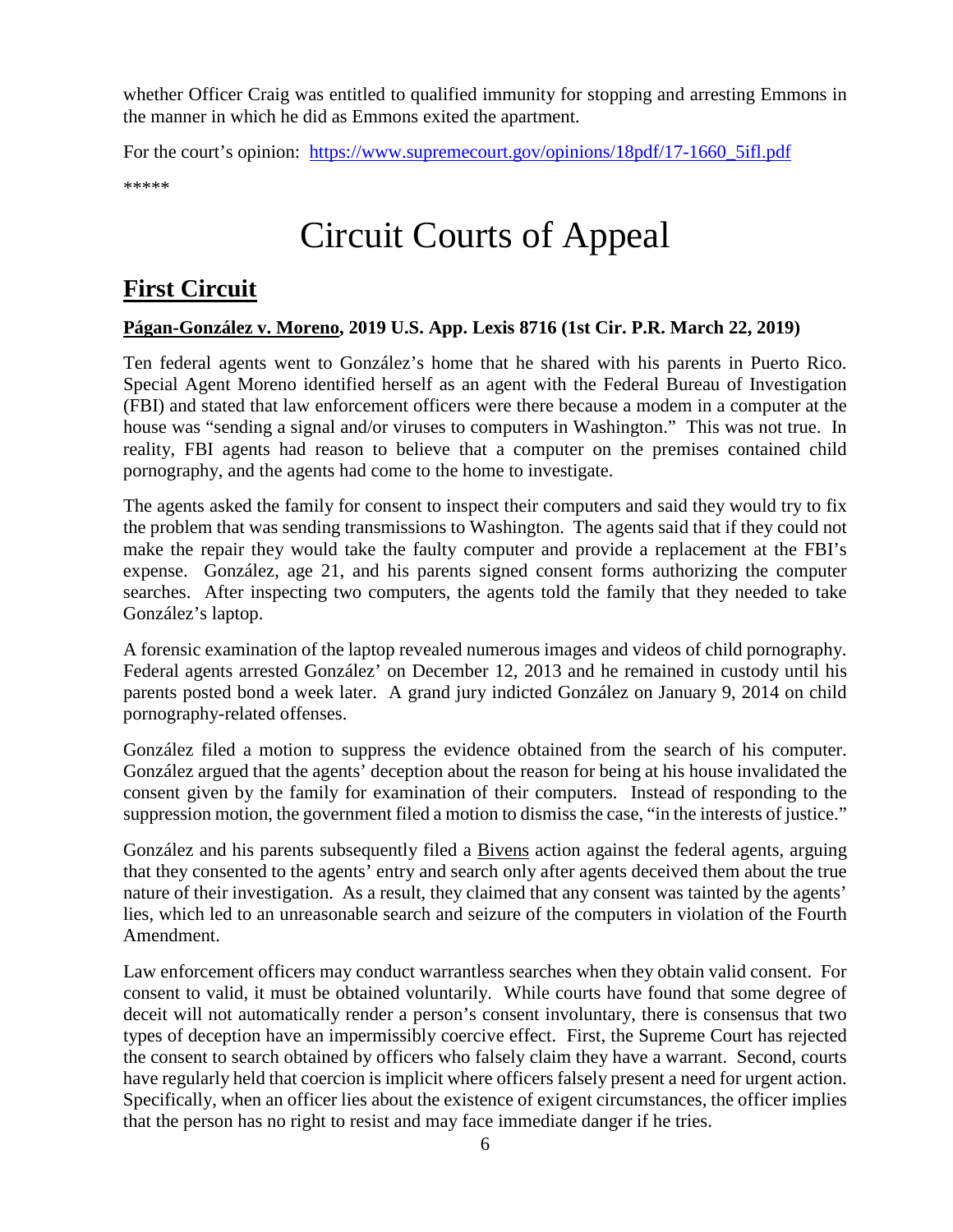The court held that the agents were not entitled to qualified immunity. The court found that the appearance of ten federal agents at the González home with alarming news that computers in Washington, D.C. were receiving signals or viruses from their computers was sufficient to render their consent involuntary. The court rejected the government's argument that a finding of coercion based on fabricated exigent circumstances is limited to lies about imminent physical danger or a time sensitive investigation involving the safety of a vulnerable person. The court found that by late 2013 cyber security was a major concern and that the national security threats posed by cyberattacks was public knowledge.

The court further held that case-law concerning fabricated exigent circumstances put the agents on notice that their type of ruse violated the Fourth Amendment at the time of this incident. Specifically, the court found that a reasonable officer would have understood that the ruse used here carried out in a manner that signified an emergency would leave an individual with effectively no choice but to allow the agents inside his home so they could attempt to alleviate the threat. Consequently, a reasonable officer would have known that denying González any real chance to deny consent violated the Fourth Amendment.

For the court's opinion: [https://cases.justia.com/federal/appellate-courts/ca1/16-2214/16-2214-](https://cases.justia.com/federal/appellate-courts/ca1/16-2214/16-2214-2019-03-22.pdf?ts=1553288403) [2019-03-22.pdf?ts=1553288403](https://cases.justia.com/federal/appellate-courts/ca1/16-2214/16-2214-2019-03-22.pdf?ts=1553288403)

\*\*\*\*\*

# <span id="page-6-0"></span>**Fourth Circuit**

#### <span id="page-6-1"></span>**Williams v. Strickland, 917 F.3d 763 (4th Cir. S.C. 2019)**

On June 29, 2012, Williams drove from Georgia to South Carolina to visit a relative. Officer Heroux, who was on patrol, ran Williams's license plate through dispatch and learned that the plate had been stolen. Officer Heroux followed Williams into the parking lot of an apartment complex and activated his blue lights. In response, Williams pulled into a parking space. As Officer Heroux got out of his patrol car, Officers Strickland and Criddle arrived on the scene. When Officer Heroux was about ten feet from Williams's car, Williams shifted the car into reverse and cut the wheel, causing the front end to swivel in Officer Heroux's direction. Officer Heroux, believing himself to be in danger, stepped back and drew his gun. At the same time, Officer Strickland started walking toward Williams's car. Williams then put the car in gear in drive, straightened out, and drove toward Officer Strickland.

Officers Heroux and Strickland discharged their firearms at Williams's car. It was not clear at this stage how far Williams got before Officers Heroux and Strickland started shooting. Williams may have been headed toward Officer Strickland. Williams may have been passing by Officer Strickland, such that Strickland was alongside the car and out of the car's trajectory; or, Williams may have already driven past Officer Strickland, such that Strickland, like Officer Heroux, was behind the car. After one of Officer Heroux's shots hit Williams in the back, he lost control of the car and crashed into a tree.

Williams sued Officers Heroux and Strickland under 42 U.S.C. § 1983. Williams claimed that by firing on him during the course of his arrest, the officers had subjected him to excessive force in violation of the Fourth Amendment.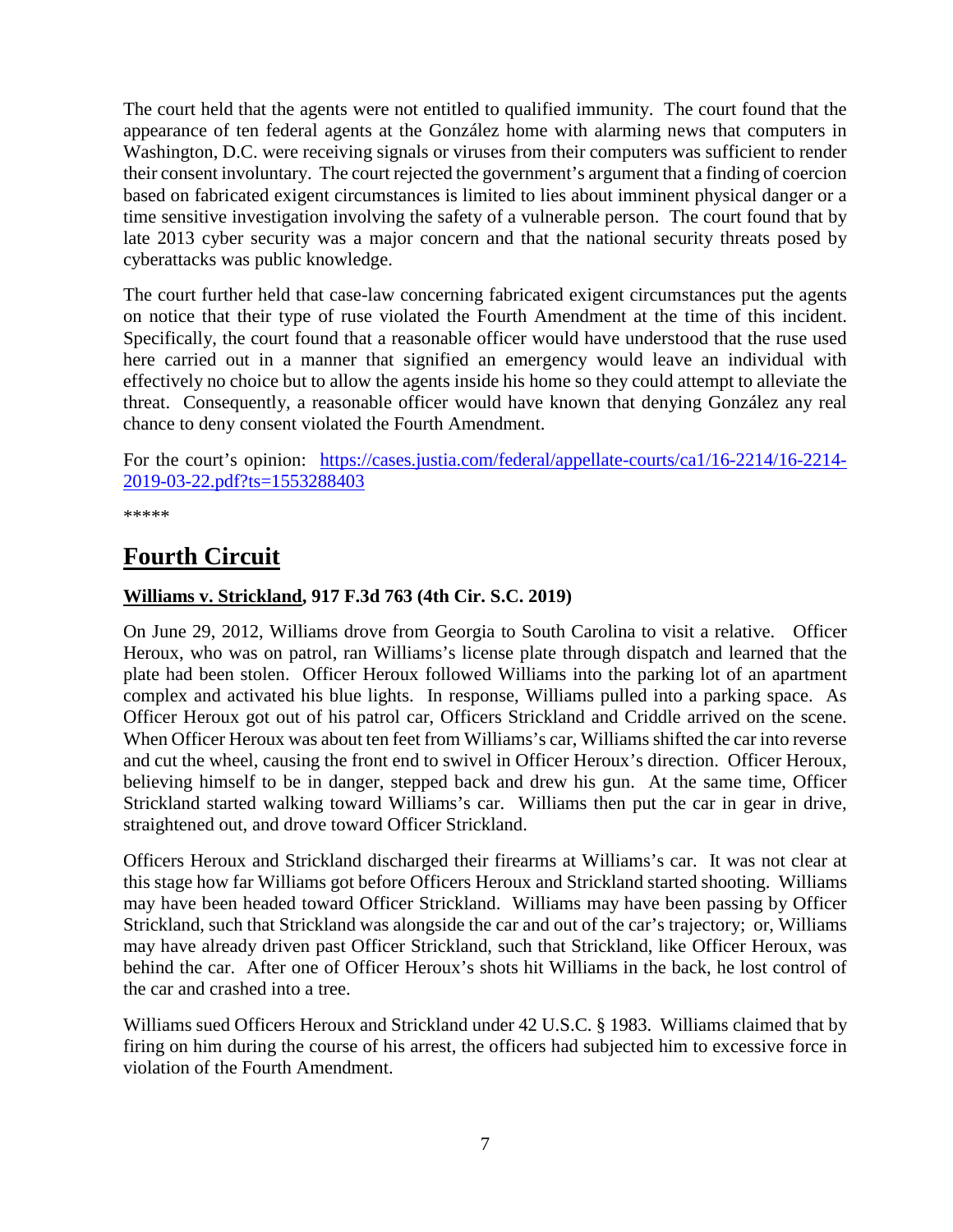Officers Heroux and Strickland filed a motion for summary judgment based on qualified immunity. The district court held that a reasonable jury, viewing the facts as alleged by Williams, could conclude that when the officers discharged their firearms, Williams's car was either (a) in the process of passing Officer Strickland or (b) already past Officer Strickland. According to the district court, if either (a) or (b) were true, then the officers' use of deadly force would have been a violation of clearly established law, referencing a 2005 case. The officers appealed.

The court of appeals agreed with the district court and affirmed the denial of qualified immunity to the officers.

In 2005, the Fourth Circuit Court of Appeals in 2005 clearly established that (1) law enforcement officers may, under certain conditions, be justified in using deadly force against the driver of a car when the officers are in the car's trajectory and have reason to believe that the driver will imminently and intentionally run over them, but (2) the same officers violate the Fourth Amendment if they employ deadly force against the driver once they are no longer in the car's trajectory. This is true even if only a few seconds separate the point at which deadly force is reasonable from the point where deadly force is unreasonable. The court noted that, "force justified at the beginning of an encounter is not justified even seconds later if the justification for the initial force has been eliminated."

Consequently, the court concluded that if Officers Heroux and Strickland started or continued to fire on Williams after they were no longer in the trajectory of Williams's car, they violated Williams's Fourth Amendment right to be free from excessive force. Therefore, because a reasonable jury could conclude that the officers violated this clearly established right, they were not entitled to qualified immunity.

For the court's opinion: [https://cases.justia.com/federal/appellate-courts/ca4/18-6219/18-6219-](https://cases.justia.com/federal/appellate-courts/ca4/18-6219/18-6219-2019-03-05.pdf?ts=1551814226) [2019-03-05.pdf?ts=1551814226](https://cases.justia.com/federal/appellate-courts/ca4/18-6219/18-6219-2019-03-05.pdf?ts=1551814226)

\*\*\*\*\*

# <span id="page-7-0"></span>**Fifth Circuit**

#### <span id="page-7-1"></span>**United States v. Richmond, 915 F.3d 352 (5th Cir. TX 2019)**

A Texas State Trooper was on patrol when he saw a pickup truck driven by Jennifer Richmond. When the trooper drove alongside the truck, he saw that the tires were shaking, wobbly, and unbalanced. After the truck drove across the fog line between the right lane and the shoulder of the road, the trooper stopped the truck, concerned that the tires were a potential danger to the public. During the stop, the trooper looked at the passenger-side rear tire and saw that the bolts had been stripped as if they had been removed numerous times. The trooper tapped on the tire with his hand and heard a "solid thumping noise" that indicated that something besides air was inside the tire. After discovering inconsistencies with Richmond's travel history, the trooper obtained Richmond's consent to search the truck and had it taken to a local car dealership to have the tires examined. Technicians at the dealership discovered secret compartments that contained methamphetamine.

The government charged Richmond with trafficking methamphetamine. Richmond filed a motion to suppress the evidence found in her truck's tires, arguing that the trooper's tapping on the tire constituted an unreasonable warrantless search.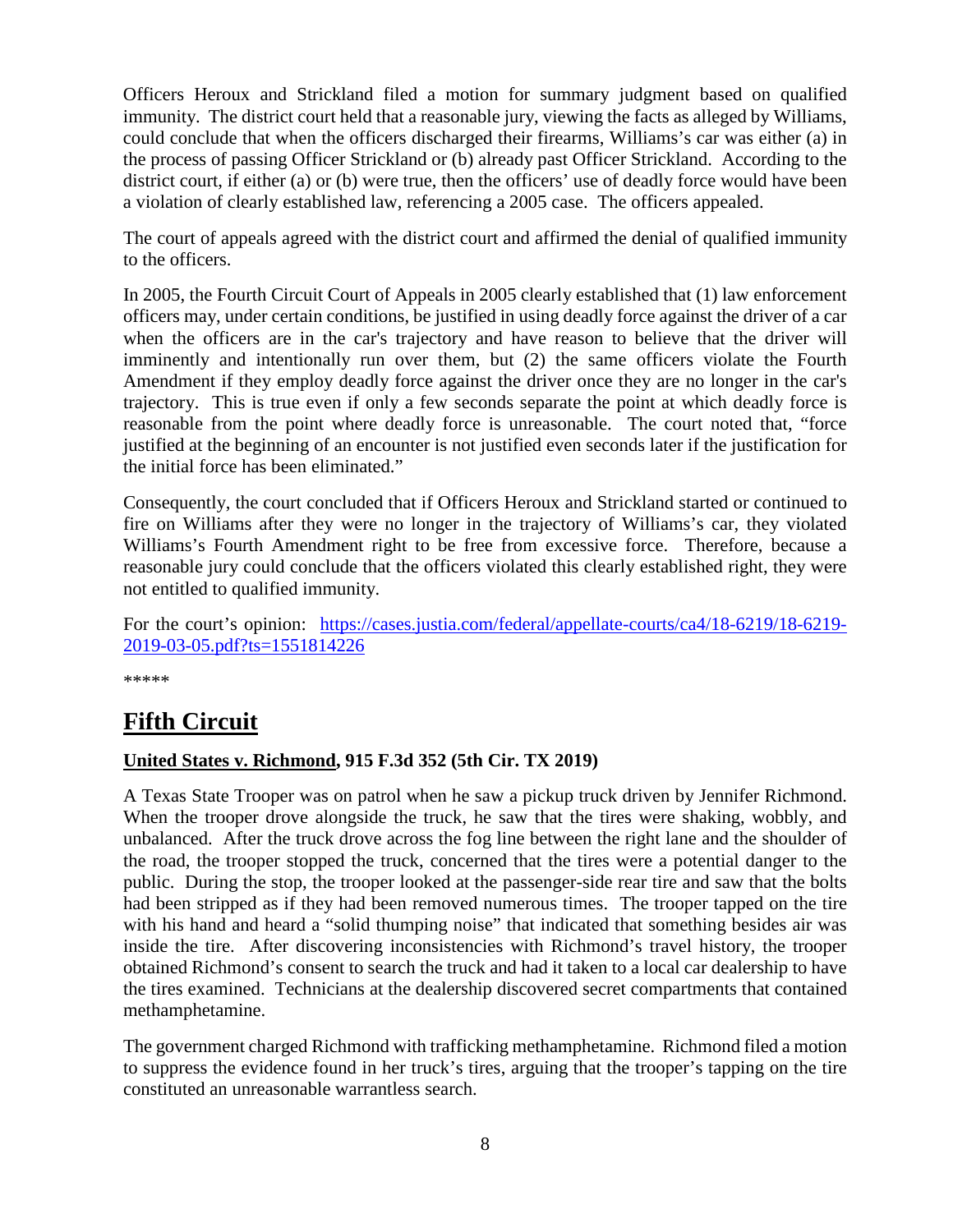The court held that tapping Richmond's tire was not a Fourth Amendment search under the reasonable expectation of privacy test outlined by the Supreme Court in [Katz v. United States.](https://supreme.justia.com/cases/federal/us/389/347/) The court concluded that Richmond did not have a reasonable basis to believe that the trooper would not touch the tire during the stop.

However, the court held that tapping the tire was a Fourth Amendment search under the propertybased approach outlined by the Supreme Court in [U.S. v. Jones.](https://www.supremecourt.gov/opinions/11pdf/10-1259.pdf) In [Jones,](https://www.supremecourt.gov/opinions/11pdf/10-1259.pdf) the Court held that a search occurs when the government trespasses upon a constitutionally protected area (persons, houses, papers or effects) to obtain information. In this case, the court concluded that the trooper's tapping of the tire was a search, regardless of how insignificant it might seem.

Lastly, the court held that tapping the tire was reasonable. The court noted that the wobbly tires, the truck veering outside its lane, and the stripped bolts would have given a reasonable officer probable cause to believe that the tire posed a safety risk. The court commented that the government's interest in making sure that a loose tire does not pose a safety threat strongly outweighed the intrusiveness of an officer's tapping the tire for a second or two. It did not matter that the trooper might have suspected the tire contained drugs.

For the court's opinion: [https://cases.justia.com/federal/appellate-courts/ca5/17-40299/17-](https://cases.justia.com/federal/appellate-courts/ca5/17-40299/17-40299-2019-02-08.pdf?ts=1549650668) [40299-2019-02-08.pdf?ts=1549650668](https://cases.justia.com/federal/appellate-courts/ca5/17-40299/17-40299-2019-02-08.pdf?ts=1549650668)

\*\*\*\*\*

# <span id="page-8-0"></span>**Sixth Circuit**

#### <span id="page-8-1"></span>**Taylor v. City of Saginaw, 2019 U.S. App. LEXIS 11586 (6th Cir. MI Apr. 22, 2019)**

The City of Saginaw uses a parking enforcement practice known as "chalking," whereby City parking enforcement officers use chalk to mark the tires of parked vehicles to track how long they have been parked. Parking enforcement officers return to the car after the posted time for parking has passed, and if the chalk marks are still there, the officer issues a citation.

Alison Taylor sued the City and its parking enforcement officer, claiming that chalking violated her Fourth Amendment right to be free from unreasonable warrantless searches. The district court held that while chalking may have constituted a Fourth Amendment search it was reasonable.

The Sixth Circuit Court of Appeals disagreed. First, the court held that the practice of chalking was a search for Fourth Amendment purposes. In [U.S. v. Jones,](https://www.supremecourt.gov/opinions/11pdf/10-1259.pdf) the Supreme Court held that a Fourth Amendment search occurs when the government trespasses upon a constitutionally protected area (persons, houses, papers or effects) to obtain information. Here, it was undisputed that the parking enforcement officer made intentional physical contact with Taylor's vehicle. The court found that this physical intrusion, constituted a trespass against Taylor's effect. The court further found that the parking enforcement officer used the chalk marks to identify vehicles that have been parked in the same location for a certain period of time. The parking enforcement officer then used this information to issue citations. Although the court recognized that chalking was a low-tech investigative technique, this practice still amounted to an attempt to obtain information under a Jones analysis.

Second, the court held that the warrantless search of Taylor's vehicle was unreasonable because the City failed to establish an exception to the Fourth Amendment's warrant requirement. The City argued that the warrantless search of Taylor's vehicle was reasonable under the community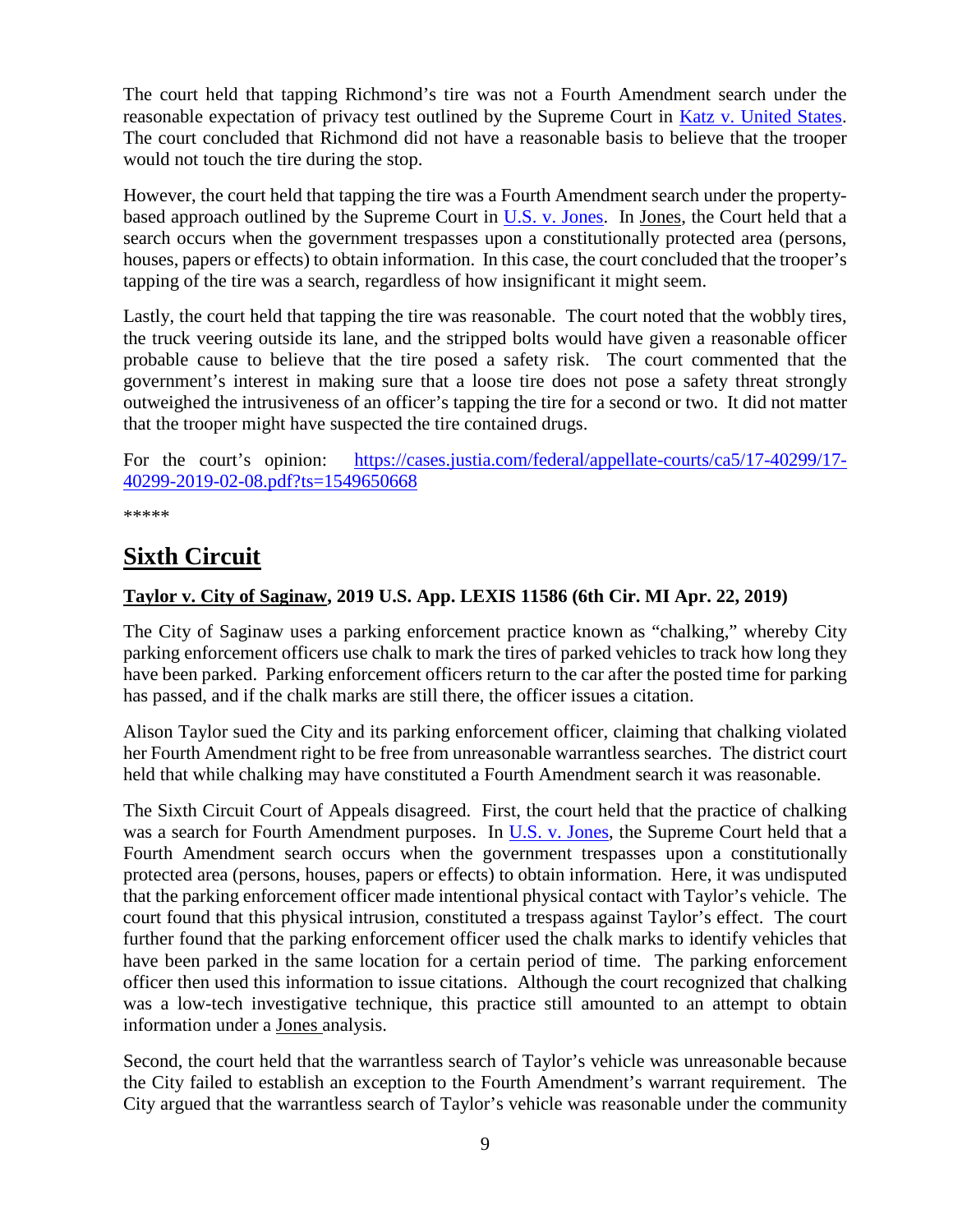caretaker exception. Under the community caretaker exception, as it relates to vehicles, officers are allowed to search and seize vehicles if they pose a risk to public safety. For example, if a vehicle is left disabled at the side of the road, impedes traffic, or otherwise creates and inconvenience, courts have held that it is reasonable for officers to impound the vehicle and inventory its contents.

However, the court held that the City failed to demonstrate how this search was related to public safety. The City did not show that the location or length of time that Taylor's vehicle was parked created the type of hazard or traffic impediment amounted to a public safety concern. Instead, at the time of the search, Taylor's vehicle was lawfully parked in a proper parking space, imposing no safety risk whatsoever. The court added that because the purpose of chalking is to raise revenue and not to reduce a public hazard the City was not acting in its role as a "community caretaker."

Finally, the court found that the warrantless search of Taylor's vehicle was not valid under the automobile exception. The automobile exception allows officers to search a vehicle without a warrant if they have probable cause to believe that the vehicle contains evidence of a crime. However, the court found that City parking enforcement officers conduct searches of legally parked vehicles by chalking them without probable cause or any other suspicion of wrongdoing.

For the court's opinion: [https://cases.justia.com/federal/appellate-courts/ca6/17-2126/17-2126-](https://cases.justia.com/federal/appellate-courts/ca6/17-2126/17-2126-2019-04-22.pdf?ts=1555947016) [2019-04-22.pdf?ts=1555947016](https://cases.justia.com/federal/appellate-courts/ca6/17-2126/17-2126-2019-04-22.pdf?ts=1555947016)

\*\*\*\*\*

#### **Cruise-Gulyas v. Minard, 918 F.3d 494 (6th Cir. MI 2019)**

In June 2017, Officer Minard pulled over Debra Cruise-Gulyas for speeding. However, Officer Minard wrote her a ticket for a lesser, non-moving violation instead. As Cruise-Gulyas drove away, she raised her middle finger at him. Officer Minard pulled Cruise-Gulyas over a second time, less than 100 yards from where the initial stop occurred and amended the ticket to a speeding violation.

Cruise-Gulyas sued Officer Minard under 42 U.S.C.§ 1983 alleging that he violated the Fourth Amendment by pulling her over a second time and changing the original ticket to a more serious violation. Officer Minard filed a motion for summary judgment based on qualified immunity.

The district court denied the motion holding that Cruise-Gulyas could not be stopped a second time in the absence of a new violation of the law, that she had a free speech right to make the gesture with her middle finger, and that the gesture did not violate any identified law. Officer Minard appealed.

Officer Minard did not dispute that he clearly lacked authority to stop Cruise-Gulyas a second time. Officer Minard argued that he should have been granted qualified immunity because at the time of the incident it was not clearly established that a second stop, after a first stop supported by probable cause, violated Cruise-Gulyas's Fourth Amendment rights.

The court disagreed. In making his argument, Officer Minard failed to acknowledge that the second stop was distinct from the first stop, not a continuation of it. As such, the court noted that case law from 2015 clearly required independent justification for the second stop. The court added that Cruise-Gulyas's crude gesture could not provide that new justification.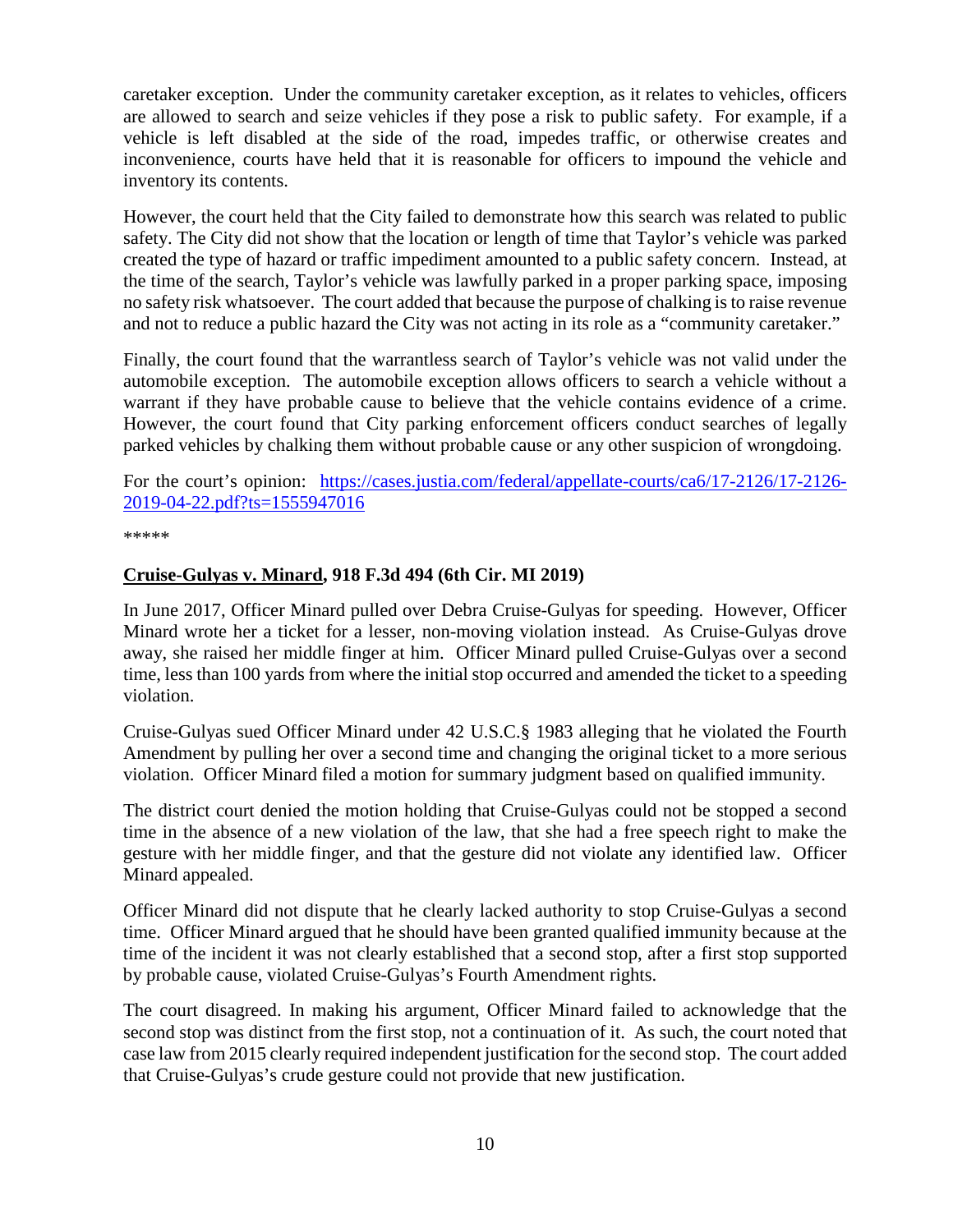Cruise-Gulyas also alleged that Officer Minard violated her First Amendment right to free speech by stopping her the second time in retaliation for her expressive, if vulgar, gesture. To succeed, Cruise-Gulyas must show that (1) she engaged in protected conduct, (2) Minard took an adverse action against her that would deter an ordinary person from continuing to engage in that conduct, and (3) her protected conduct motivated Officer Minard at least in part.

The court held that at the time of the incident it was clearly established that (a) any reasonable officer would know that a person who raises her middle finger engages in speech protected by the First Amendment; (b) that an officer who seizes a person for Fourth Amendment purposes without proper justification an issues her a more severe ticket clearly commits an adverse action that would deter her from repeating that conduct in the future; and (c) that Minard stopped her because she made a crude gesture. As a result, the court affirmed the district court's denial of qualified immunity.

For the court's opinion: [https://cases.justia.com/federal/appellate-courts/ca6/18-2196/18-2196-](https://cases.justia.com/federal/appellate-courts/ca6/18-2196/18-2196-2019-03-13.pdf?ts=1552498272) [2019-03-13.pdf?ts=1552498272](https://cases.justia.com/federal/appellate-courts/ca6/18-2196/18-2196-2019-03-13.pdf?ts=1552498272)

\*\*\*\*\*

# <span id="page-10-0"></span>**Tenth Circuit**

## <span id="page-10-1"></span>**United States v. Knapp, 917 F.3d 1161 (10th Cir. WY 2019)**

Stacy Knapp called the police to report a theft at a grocery store. Officers responded to the call, arrested the theft-suspect, and took a statement from Knapp. During their investigation, the officers discovered that Knapp had an outstanding warrant for her arrest. By that time, Knapp had left the grocery store so an officer went outside to locate her.

The officer found Knapp in the driver's seat of a parked pickup truck outside the store. After the officer told Knapp that she was under arrest, she grabbed her purse, exited the truck and followed the officer back into the store. Because the officers were still concluding their theft investigation, Knapp was asked to sit on a chair outside a bank office located within the store.

Once Knapp sat down, the officer moved her closed purse a few chairs away from her. Knapp asked her friend who was present to take her purse so she would not have to take it to jail. Knapp's friend declined to take the purse and the officer refused to let her leave the purse in her truck. The officer asked Knapp for consent to search the purse but she refused. The officer then placed Knapp in handcuffs behind her back and led her outside while another officer carried the purse.

The officers and Knapp walked to a patrol car. An officer put Knapp's purse on the hood of the car while Knapp stood near the front bumper of the car facing the officers. At that time, Knapp was handcuffed facing the officers while her purse was three to four feet behind her. Suspecting that Knapp had drugs in her purse, an officer told her it was a felony to bring drugs into the detention center. Knapp then told the officers that she was carrying a pistol in her purse. The officers searched the purse and discovered a pistol. The government charged Knapp with being a felon in possession of a firearm.

Knapp filed a motion to suppress the pistol, which the district court denied. Knapp appealed.

In [Chimel v. California,](https://supreme.justia.com/cases/federal/us/395/752/) the Supreme Court held that it was reasonable for an officer to conduct a warrantless search an arrestee's person to locate any weapons, means of escape, and to prevent the concealment or destruction of evidence. In addition, the Court held that it was reasonable to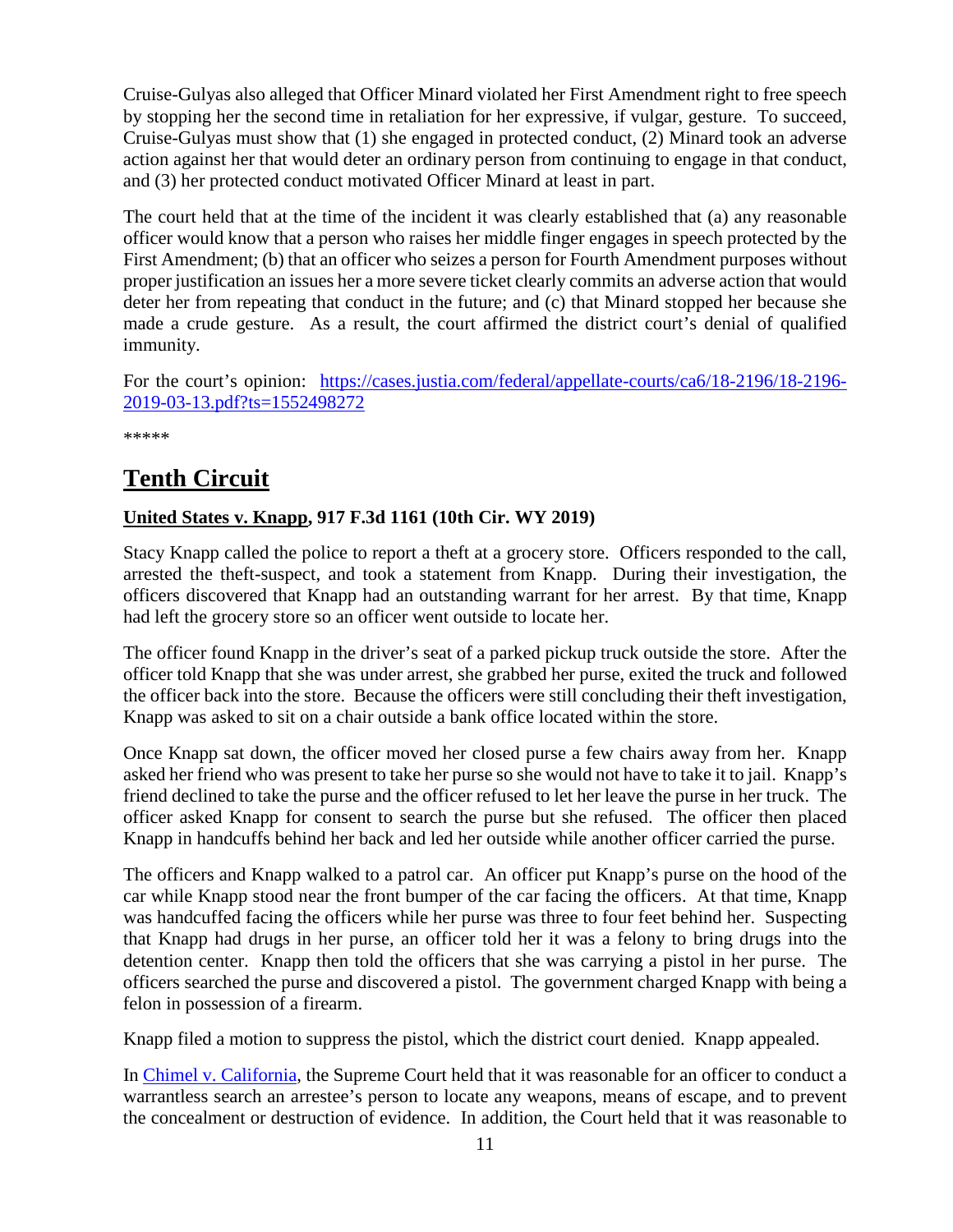search the area within the arrestee's immediate control or to prevent the person from gaining possession of a weapon, a means of escape, or destructible evidence.

In [United States v. Robinson,](uhttps://supreme.justia.com/cases/federal/us/414/218/) the Court held that a search of an arrestee's person incident to arrest does not have to be separately justified for each arrest, but instead is justified by the arrest itself. Although the Court did not address whether areas within the arrestee's immediate control were also automatically subject to warrantless searches incident to arrest, it noted that searches of an arrestee's person and searches of the area within the arrestee's immediate control were two distinct categories of searches. In cases concerning searches incident to arrest, it is noteworthy that the Court has never clearly delineated where the "person" ends and where the area within the arrestee's immediate control, often referred to by lower courts as the "grab area" begins.

In this case, the issue before the Tenth Circuit Court of Appeals was (1) whether the search of Knapp's purse was one of her person under Robinson and therefore justified solely by virtue of her arrest, and (2) if Knapp's purse was not part of her person, whether the search was nevertheless justified because it was within the area from which she might have gained possession of a weapon, a means of escape, or destructible evidence under Chimel.

First, the court held that an automatic search of a person incident to arrest under Robinson is limited to searches of an arrestee's clothing, including containers concealed under or within the clothing. As a result, the court found that visible containers in an arrestee's hands such as Knapp's purse are best considered to be within the area of arrestee's immediate control; therefore, governed by Chimel, the search of which must be justified in each case. Because Knapp's purse, which was not concealed under or within her clothing was easily capable of separation from her person, the court held that the officers did not have authority to automatically search its contents under Robinson.

Second, joining the Third Circuit Court of Appeals, the court found that to determine an arrestee's immediate area of control or grab area it is necessary to focus on an arrestee's ability to access weapons or destroy evidence at the time of the search rather than the time of arrest.

Finally, the court concluded it was unreasonable for the officers to believe that at the time of the search the purse was located in an area within Knapp's immediate control. First, Knapp's hands were cuffed behind her back, while one officer stood next to her and two other officers were nearby. Second, the purse was closed and three to four feet behind her on the hood of a patrol car. Third, the officers had maintained exclusive possession of the purse after placing Knapp in handcuffs. Fourth, Knapp tried repeatedly to leave her purse behind during the whole encounter, suggesting that she was not trying to access a weapon, destroy evidence, or otherwise escape.

Consequently, because the search of Knapp's purse was not one of her "person" under Robinson nor was the search supported by the justifications outlined in Chimel, the court held that it was unlawful for the officers to search Knapp's purse incident to her arrest.

For the court's opinion: [https://cases.justia.com/federal/appellate-courts/ca10/18-8031/18-8031-](https://cases.justia.com/federal/appellate-courts/ca10/18-8031/18-8031-2019-03-05.pdf?ts=1551805238) [2019-03-05.pdf?ts=1551805238](https://cases.justia.com/federal/appellate-courts/ca10/18-8031/18-8031-2019-03-05.pdf?ts=1551805238)

\*\*\*\*\*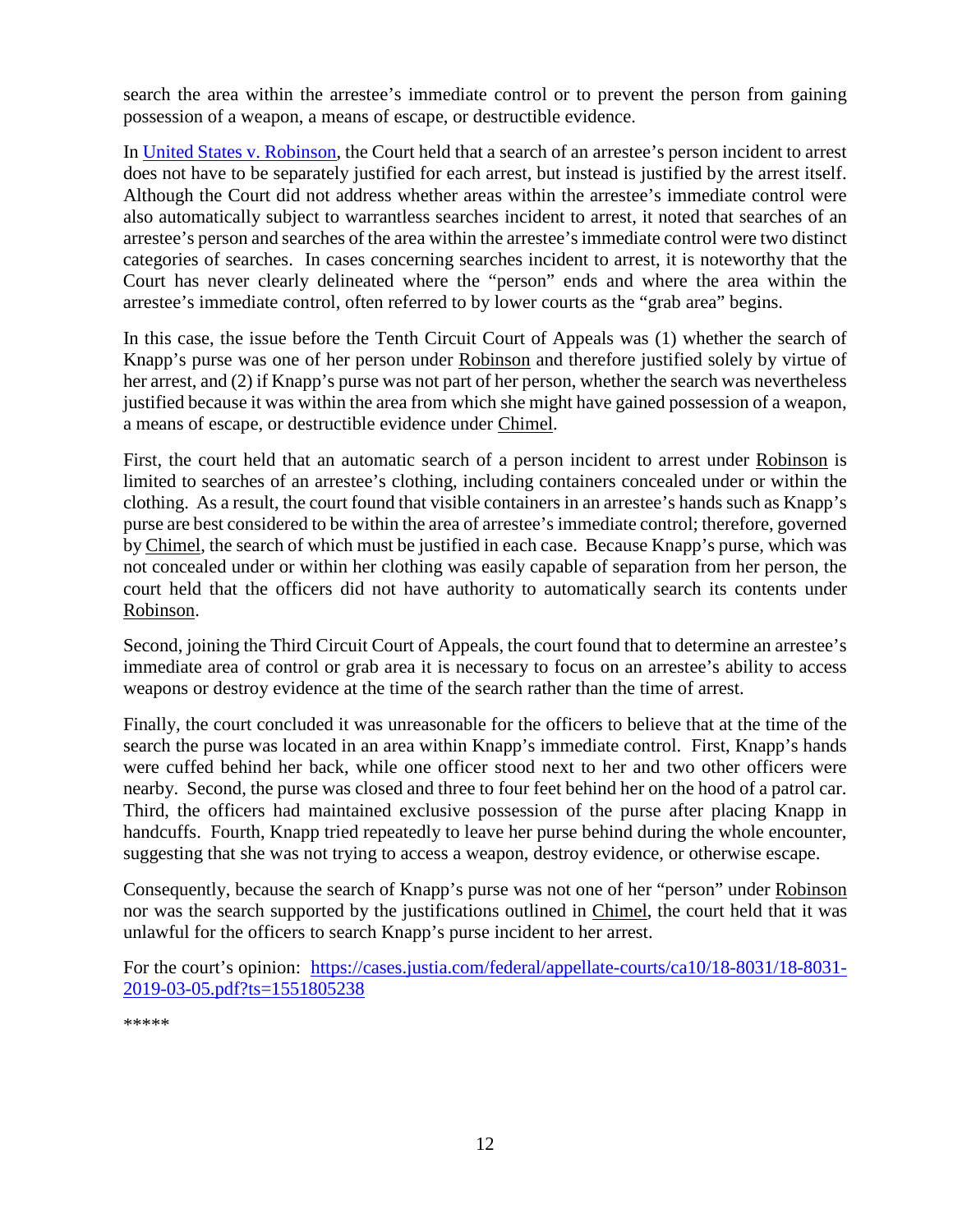# <span id="page-12-0"></span>**Eleventh Circuit**

#### <span id="page-12-1"></span>**Sebastian v Ortiz, 2019 U.S. App. LEXIS 7477 (11th Cir. FL 2019)**

A police officer stopped Ruben Sebastian for speeding and requested to check the tint on the front windows Sebastian's vehicle to determine whether it was compliant under Florida law. Sebastian consented to the check of his interior window but did not consent to a search of the interior of the vehicle. The officer claimed that the tint on the rear windows prevented him from seeing into the back of the car. After Sebastian denied consent to search, the officer contacted Lt. Javier Oritz for backup.

When Lt. Oritz arrived, he asked for permission to search the interior of the vehicle and again Sebastian refused. At this point, according to Sebastian, Lt Ortiz "became enraged," opened the car door, and removed Sebastian from the vehicle. By this time an unknown third officer, "Officer Doe," arrived at the scene and either Lt. Ortiz or Officer Doe placed Sebastian in metal handcuffs. Sebastian claimed that the handcuffs were engaged "in a manner purposely intended to cause pain and injury, cutting off the circulation in his hands, and cutting into the skin on his wrists." Sebastian complained and either Officer Doe or Lt. Ortiz told him that "he knew of a way to make them tighter."

While Sebastian was restrained, the officers searched his vehicle and found a firearm which Sebastian had a permit to carry. Afterward, Lt. Ortiz directed a fourth officer who had arrived at the scene to transport Sebastian to jail in the officer's patrol car. Before transporting Sebastian, either Officer Doe or Lt. Oritz replaced the metal handcuffs with plastic flex cuffs, again, according to Sebastian, "intentionally tightening the cuffs in a manner purposely and wantonly intended to cause pain and further injury." Sebastian alleged that the officers refused to loosen the flex cuffs after he complained that he was beginning to lose feeling in his hands.

Sebastian was transported to the police station where he was detained for more than five hours with his hands still cuffed behind his back. Sebastian was charged with two counts of resisting or obstructing an officer without violence and one count of reckless display of a firearm. Those charges were later dismissed by the State Attorney, although Sebastian pleaded guilty to a noncriminal speeding violation.

Sebastian filed a lawsuit under 42 U.S.C. § 1983 against Lt. Oritz claiming an excessive use of force in violation of the Fourth Amendment. Sebastian claimed that he suffered permanent nerve damage to his hands and wrists as the result of being left in handcuffs for more than five hours.

Lt. Ortiz filed a motion for summary judgment based on qualified immunity. The district court denied Lt. Ortiz qualified immunity and he appealed.

The Eleventh Circuit Court of Appeals agreed with the district court and affirmed the denial of qualified immunity.

To determine whether the force used by a police officer is excessive, a court must consider the factors outlined in [Graham v. Connor,](https://supreme.justia.com/cases/federal/us/490/386/) including, but not limited to the following: (1) the severity of the crime at issue, (2) whether the suspect poses an immediate threat to the safety of the officers or others, and (3) whether the suspect is actively resisting arresting or attempting to evade arrest by flight. Applying this test, the court noted that "we have repeatedly ruled that a police officer violates the Fourth Amendment and is denied qualified immunity if he or she uses gratuitous and excessive force against a suspect who is under control, not resisting, and obeying commands.